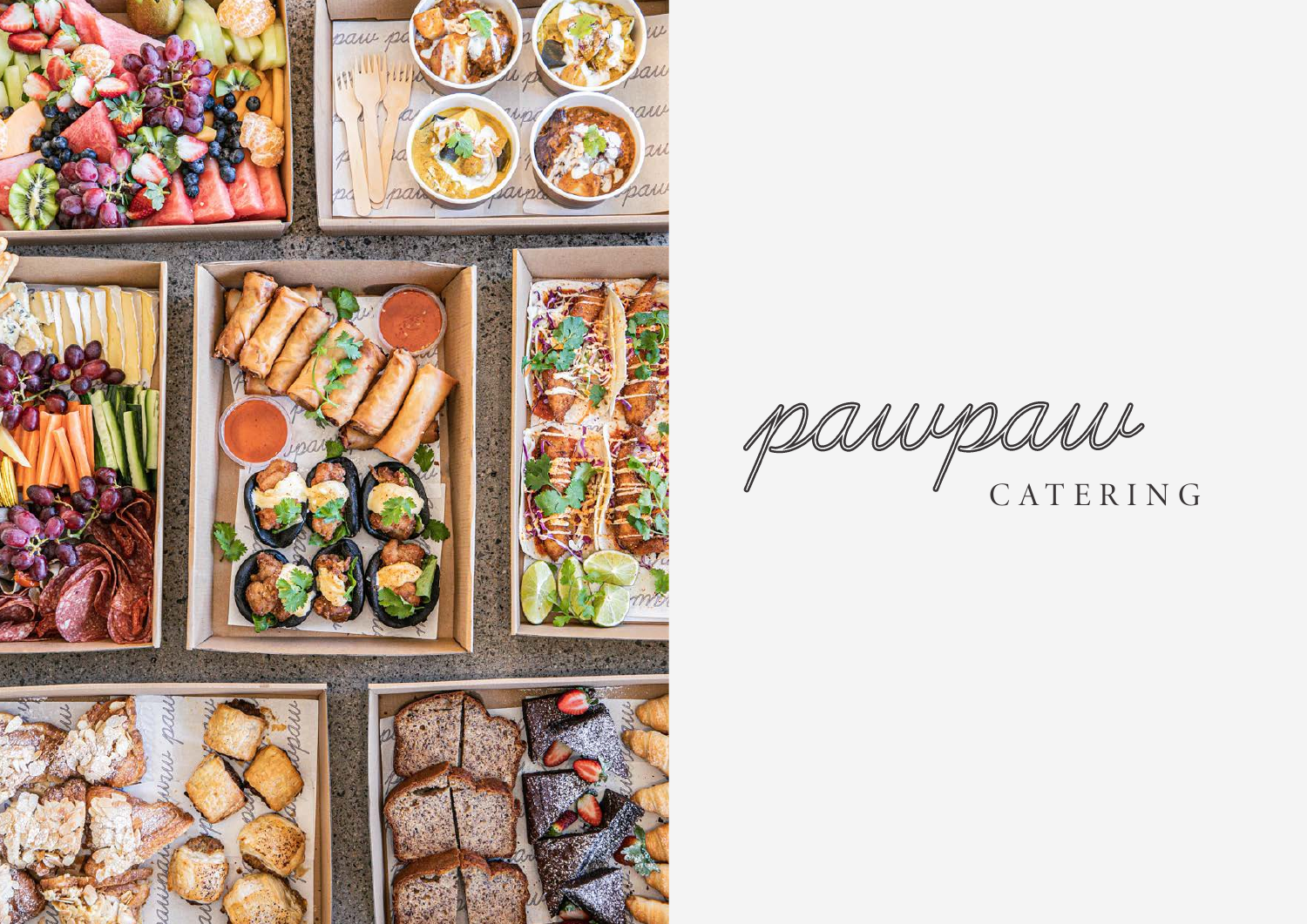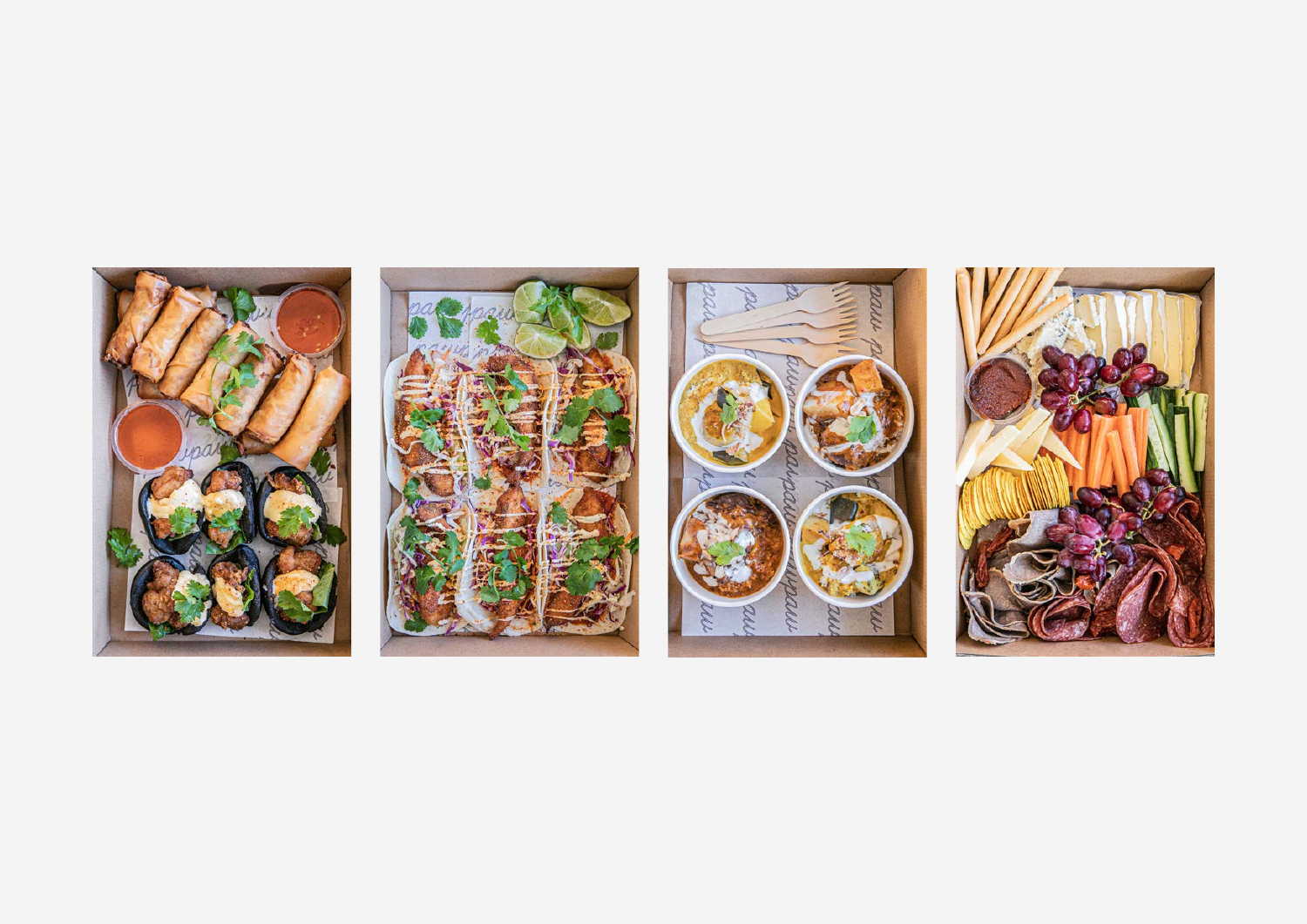# HOT FOOD

# *Canapes*

We suggest 3-4 canapes and 1 Thai bowl per person to satisfy your guests. We will package these into their suitable boxes/ trays for delivery and pick up.

## STARTER S/FINGER FO OD

Price per piece (minimum of 10 pieces per item i.e. 10x bao buns, 10x satay chicken)

Vegetarian Spring Rolls \$4.5 each Satay Chicken (GF) \$5 each Chilli Popcorn Chicken \$4.5 each Crispy Chicken Steamed Bao \$7.5 each Pulled Pork Taco \$7.5 each

### Vegan

Chilli Popcorn Tofu (VG) \$4.5 each Jackfruit Steamed Bao (VG) \$7.5 each Jackfruit Taco (VG) \$7 each Falafel w/ jalapeno crema (GF/VG) \$4 each

### THAI BOWLS (16oz)

Price per bowl (minimum 10 bowls of each type i.e. 10x curry)

Papaya Salad (GF/VGO) \$8 each Indonesian Fried Rice - choose chicken or tofu (GF/VGO) \$12 each Pad Thai Noodles - choose chicken or tofu (GF/VGO) \$12 each Cashew Nut Stir-Fry w/rice - choose chicken or tofu (GF/VGO) \$15 each Crispy Pork Belly w/ kailan & rice (GF) \$15 each Malaysian Yellow Curry w/rice (GF/VG) \$13 each Massaman Beef Cheek Curry w/rice (GF) \$15 each Penang Curry w/rice - choose chicken or tofu (GF/VG) \$14 each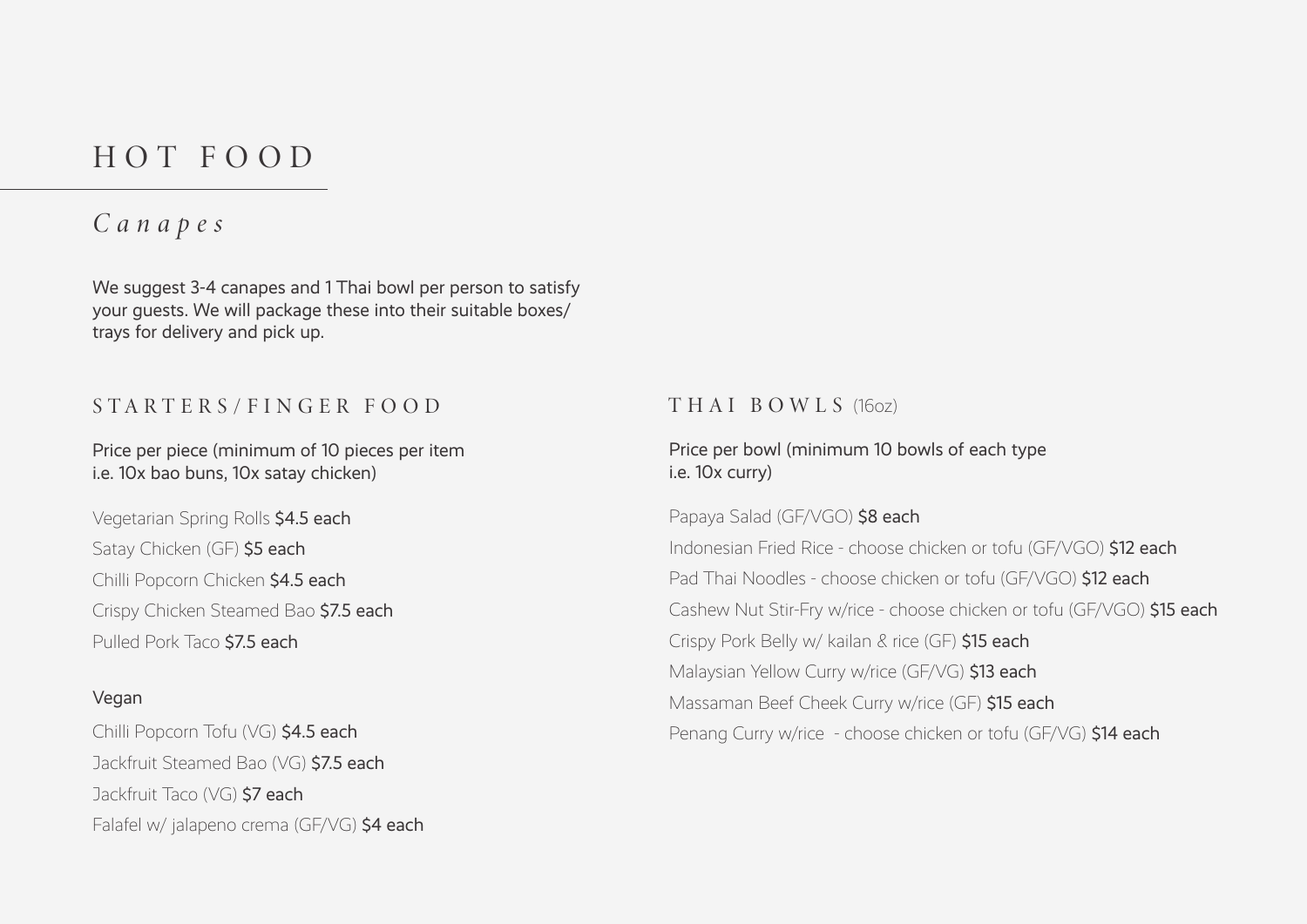# COLD FOOD

Assorted Fresh Fruit Box \$40 (VG)

Grazing Box \$85 Selection of crackers, cheese, meats, veggie sticks & dips

Breakfast Grazing Box \$65 Banana bread, mini croissants almond croissants, mini sausage rolls, brownies & sourdough with jam & butter

Finger Sandwich Box \$48 Choose from: Chicken | Ham | Egg

*Each box can feed approximately 5-6 people*

GFO – Gluten Free Option VGO – Vegan Option

### Important notes:

All catering is supplied in heat safe containers ready for you to eat or plate up on location into your dinner ware and catering boards.

Catering does not include serving ware. Please let us know if you require additional below.

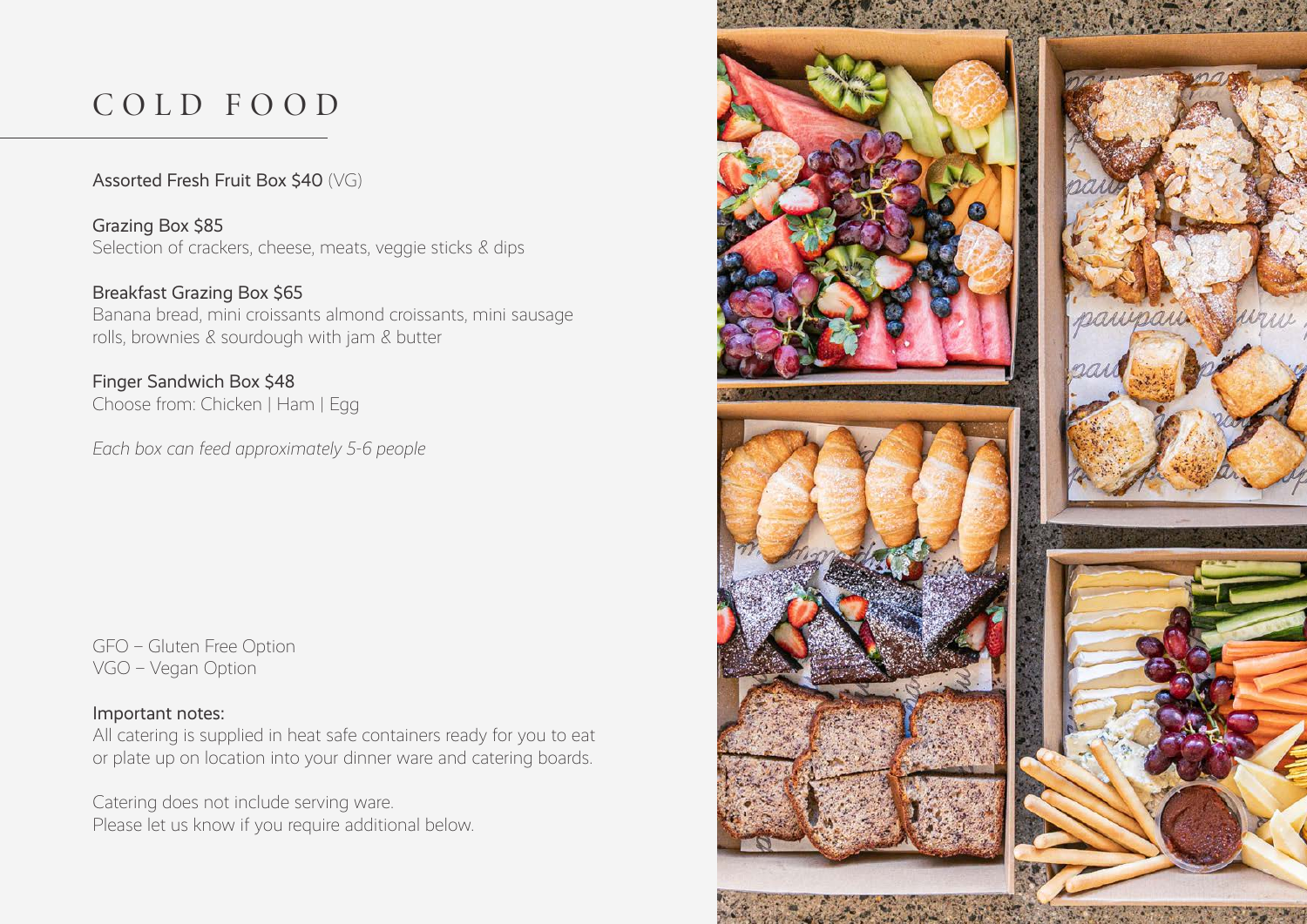

## BIO PACK AGING

| Cocktail Napkins         | 50 pieces | S5  |
|--------------------------|-----------|-----|
| Large Round Plate 230mm  | 10 pack   | \$5 |
| Small Round Plate 180mm  | 10 pack   | S3  |
| Wooden Knife & Fork Pack | 10 sets   | 52  |

## MORE SERVICES

## Setup

If you require setup, please ask us for a quote

## Delivery (subject to availability)

10km maximum delivery - to be quoted according to location